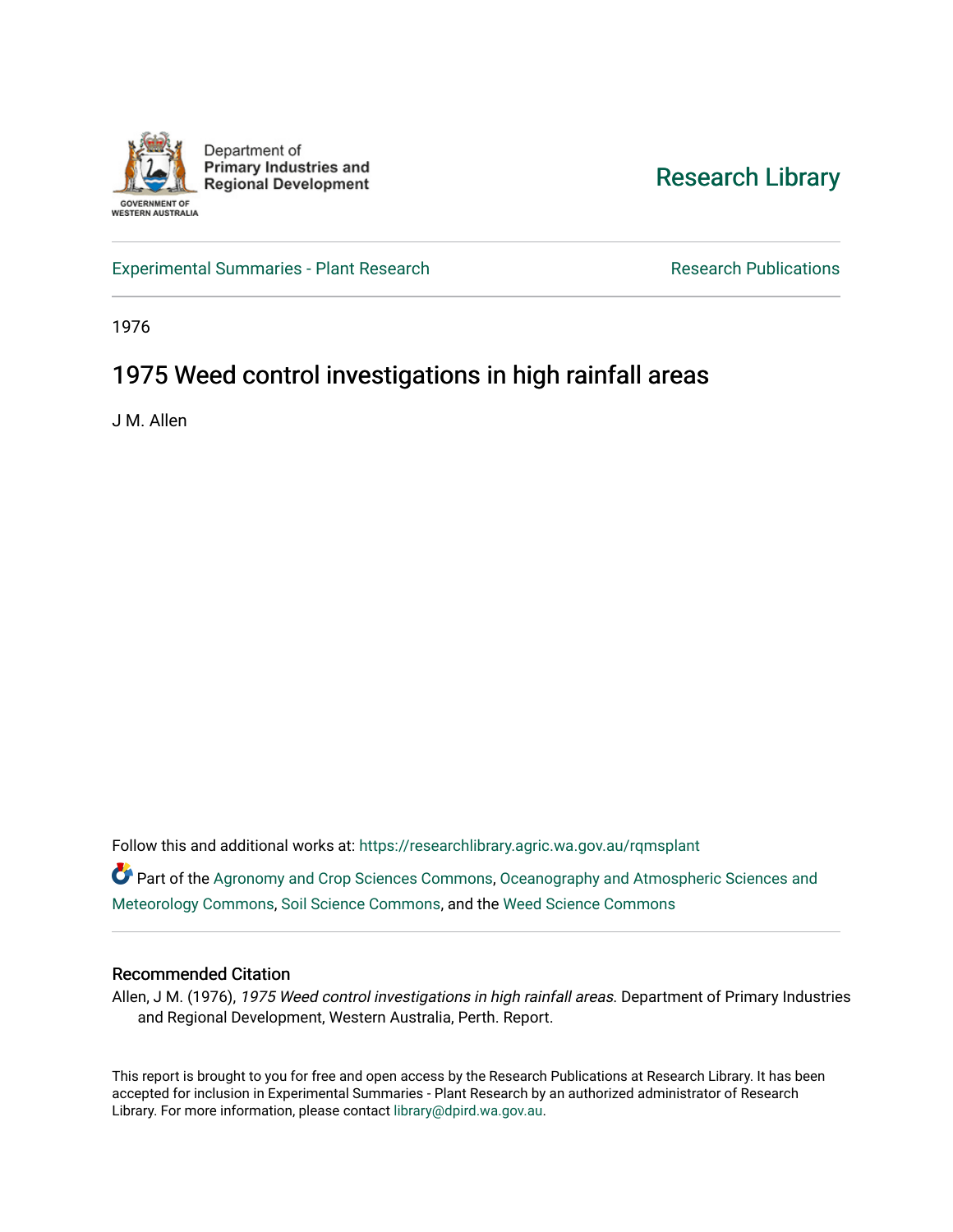## 1975

## SUMMARY OF 1975 WEED CONTROL

## INVESTIGATIONS IN HIGH RAINFALL AREAS.

- $\mathop{\texttt{Docks}}$  $\vec{1}$
- Capeweed  $2.$

J.M. Allen February 1976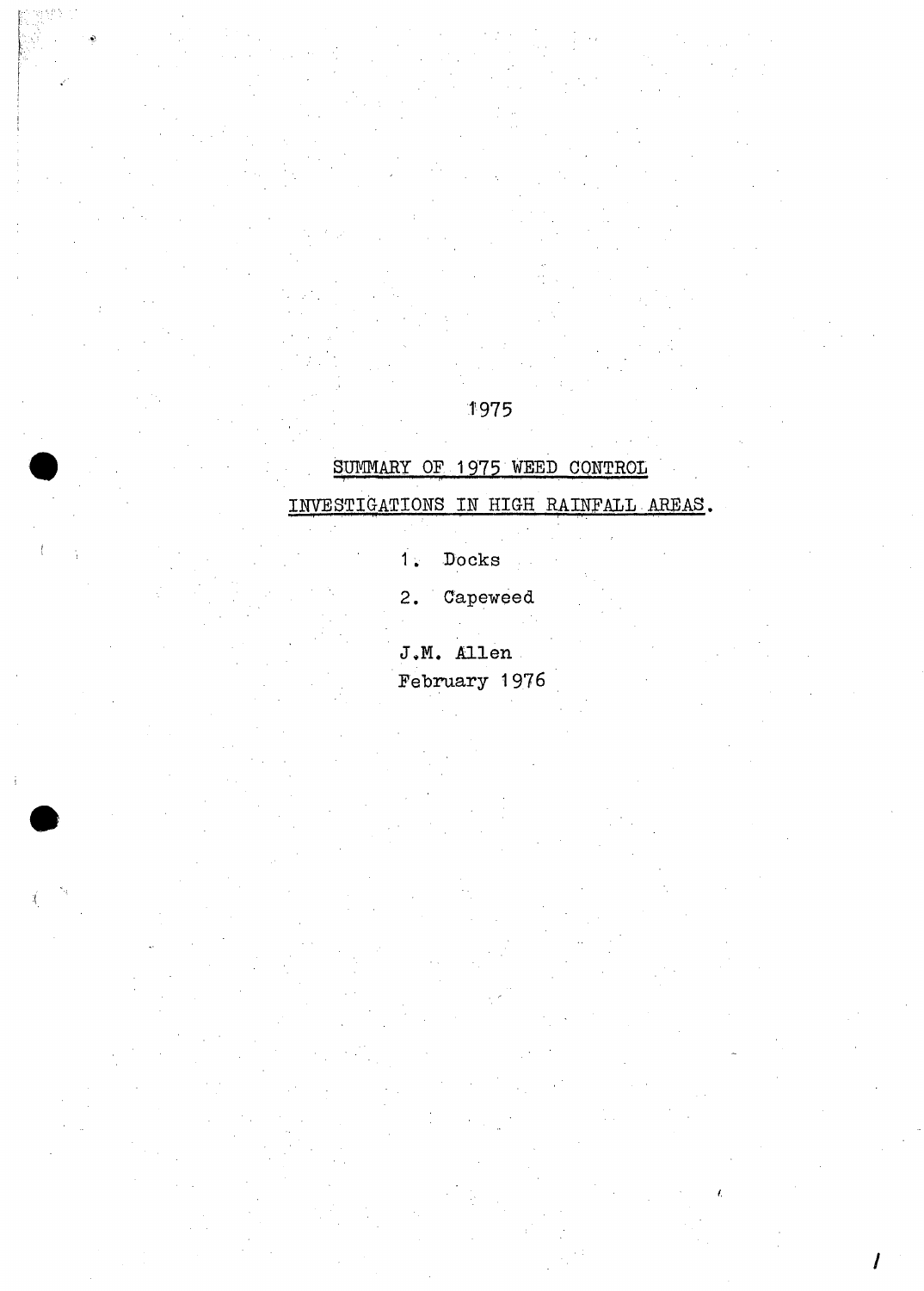#### DOCK CONTROL - DICAMBA IN PASTURES

#### 73AL38

| Locality   | - Stoney, Mt Many Peaks                                                                                                                                                                                                                                                                                                     |
|------------|-----------------------------------------------------------------------------------------------------------------------------------------------------------------------------------------------------------------------------------------------------------------------------------------------------------------------------|
|            | Dock Species - R. Pulcher                                                                                                                                                                                                                                                                                                   |
| Treatments | $-1973$ Dicamba 1 li/ha, July treatments 1,2,3,4.<br>1974 - Treatments $2, 3, 4, 6, 7, 8$ dry cultivated,<br>March sprayed with Dicamba 1.5 li/ha May.<br>Clover sown in June treatments 2.6.<br>1975 - Eastern half, plots 10,14,16 cultivated March.<br>Dicamba 1.5 li/ha to treatments 3,4,7,8 April.<br>No clover sown. |
| Aesults –  | - 1. Plant counts 20 x 0.05 m <sup>2</sup> per plot in spring.                                                                                                                                                                                                                                                              |

Mean of 2 replications

Dock Plants  $m^{-2}$ 

| 1973    | Treatments<br>1974 | 1975    | Established plants<br>1974 | 1975            | Seedlings<br>1974 | 1975 |
|---------|--------------------|---------|----------------------------|-----------------|-------------------|------|
| Dicamba | Nil                | Nil     | 58.                        | 43              | 37                | O    |
| Dicamba | Dicamba/clover     | Nil     | $\mathcal{P}$              | 10 <sup>°</sup> | 6                 | O    |
| Dicamba | Dicamba/rye        | Dicamba | 2                          | $\overline{2}$  | 2                 | 4    |
| Dicamba | Dicamba/rye        | Dicamba | 3                          | $\overline{c}$  | 5                 | 13   |
| Nil     | Nil                | Nil     | 127                        | 83              | 34                | 7    |
| Nil     | Dicamba/clover     | Nil     | 26                         | 20              | 7                 |      |
| Nil     | Dicamba/rye        | Dicamba | 13                         | $\overline{2}$  | 13                | 5    |
| Nil     | Dicamba/rye        | Dicamba | 21                         | 3               | 7                 | 20   |

2. Seed reserves - Soil samples 10 x  $50 \text{ cm}^{-2}$  to 5cm depth per plot 7.10.75 2 replications.

| Dock seeds $m^{-2}$      |              |        |
|--------------------------|--------------|--------|
| Treatment                | <u>Sound</u> | Rotten |
| Nil                      | 1,260        | 200    |
| Dicamba 1973, 1974, 1975 | 80           | 300    |

## NB

**•** 

•

Approximately half of the seeds were enclosed in the fruiting valve.

#### Comment

- 1. Spring treatment in 1973 reduced the docks and the effect is still evident.in 1975.
- 2. One autum application of dicamba gave reasonable but not complete control.
- 3. There was good regeneration of clover on all 1975 nil plots.
- 4. Seed reserves have been markedly reduced, but not eliminated by 3 years of dicamba.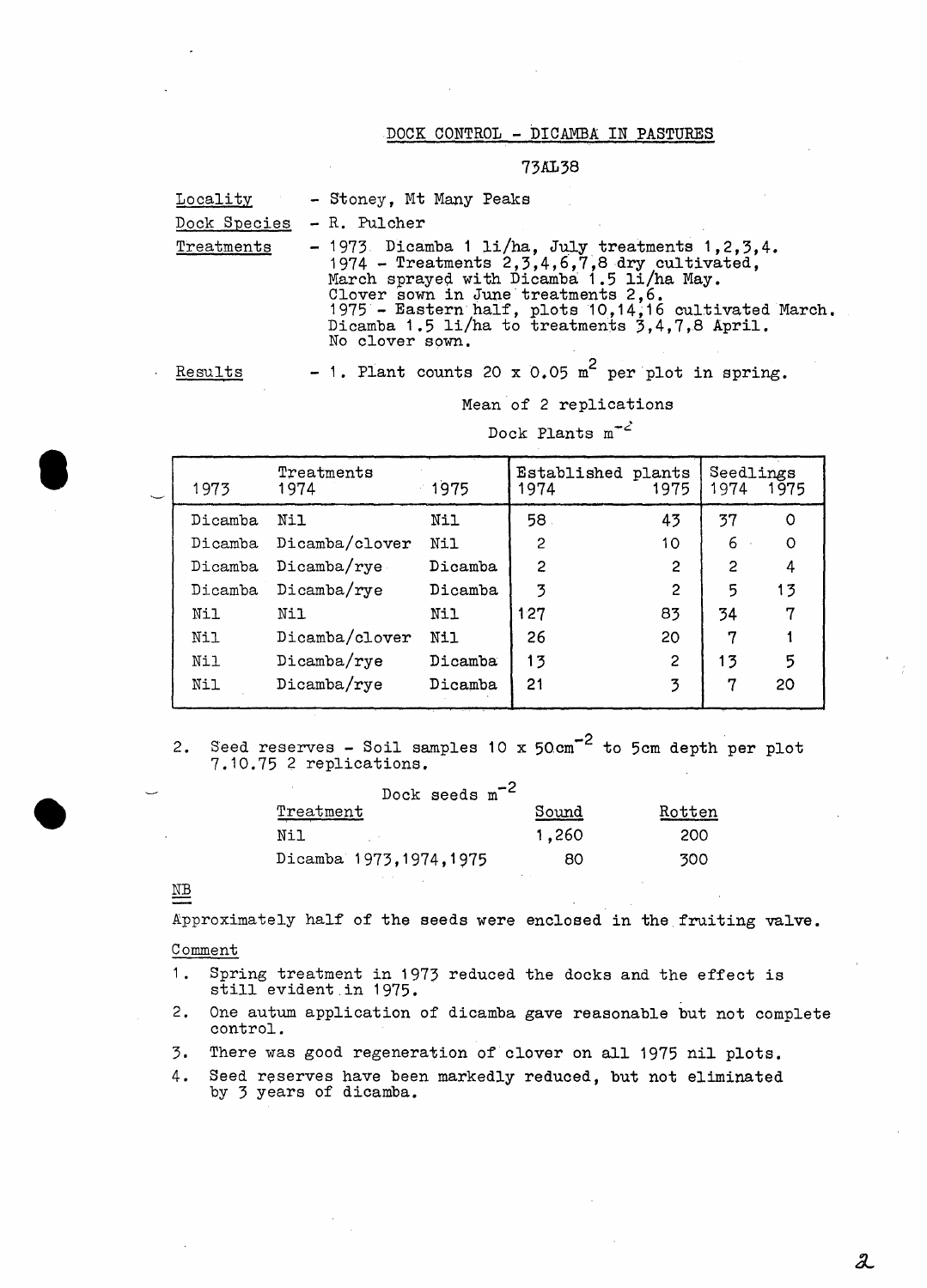## DOCK CONTROL - DICAMBA IN PASTURES

 $2 -$ 

73BU9

| Locality     | - Wrights, Margaret River                                                                                                                                                                         |  |  |  |  |  |  |
|--------------|---------------------------------------------------------------------------------------------------------------------------------------------------------------------------------------------------|--|--|--|--|--|--|
| Dock Species | - R. Pulcher                                                                                                                                                                                      |  |  |  |  |  |  |
| Treatments   | - 1973, August, Dicamba 1.5 li/ha treatments 1, 2, 3, 4.<br>1974, Treatments 2, 3, 4, 6, 7, 8 dry cultivated March<br>and sprayed with Dicamba 1.5 li/ha May.<br>Clover sown treatments 2,6 June. |  |  |  |  |  |  |
|              | 1975, Western half of plots, treatments $3,4,7,8$<br>rotary hoe March.<br>Dicamba 1.5 li/ha to treatments 3,4.7.8<br>clover sown June, treatments 3.7.                                            |  |  |  |  |  |  |
| Results      | - Plant counts 20 x 0.05 m <sup>2</sup> per plot in spring.                                                                                                                                       |  |  |  |  |  |  |

Mean of 3 replications

Dock plants  $\text{m}^{-2}$ 

| 1973    | Treatments<br>1974 | 1975               | Established plants<br>1974 | 1975 | Seedlings<br>1974 | 1975     |
|---------|--------------------|--------------------|----------------------------|------|-------------------|----------|
| Dicamba | Nil                | Nil                | 31                         | 36   | 19                | 0        |
| Dicamba | Dicamba/clover     | Nil                |                            | 12   | 4                 | O        |
| Dicamba | Dicamba/rye        | Dicamba/<br>clover | $\overline{c}$             | 3    | 5                 |          |
| Dicamba | Dicamba/rye        | Dicamba            | 2                          | 2    | 2                 |          |
| Nil     | Nil                | Nil                | 49                         | 36   | 10                | $\Omega$ |
| Nil     | Dicamba/clover     | Nil                | $-7$                       | 13   | 22                | $\circ$  |
| Nil     | Dicamba/rye        | Dicamba/<br>clover | 4                          | 4    | 7                 | $\circ$  |
| Nil     | Dicamba/rye        | Dicamba            | 3                          | 6    | 4                 | O        |

### Comment

•

•

- 1. Spring treatment had no long term benefit.
- 2. One autumn application of dicamba gave reasonable but not complete control.
- 3. Reasonable clover regeneration on all 1975 nil plots. No evidence of success with attempts to resow clover.

*3*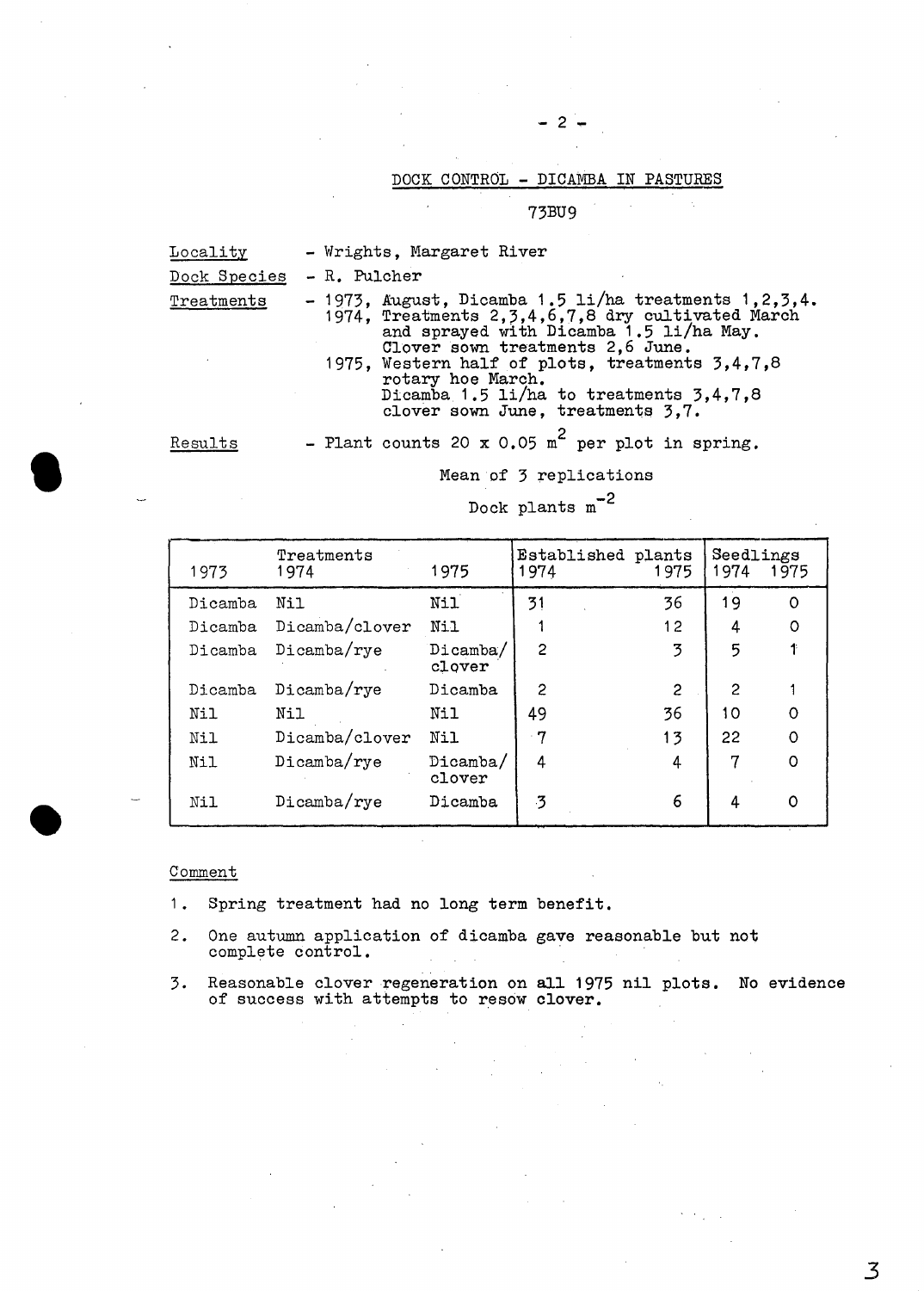### DOCK CONTROL - DICAMBA IN PASTURES

- 3 -

73AR9

| <b>Locality</b> | - Mead estate, Baldivis.                                                                                                                                                                                                                                                                                                                                     |
|-----------------|--------------------------------------------------------------------------------------------------------------------------------------------------------------------------------------------------------------------------------------------------------------------------------------------------------------------------------------------------------------|
| Dock Species    | - R. pulcher.                                                                                                                                                                                                                                                                                                                                                |
| Treatments      | $-1973$ - Dicamba 1.5 li/ha, July treatments 1,2,3,4.<br>1974 - Treatments 2, 3, 4, 6, 7, 8 dry cultivated, March,<br>and sprayed with Dicamba 1.5 li/ha May<br>Clover sown May, treatments 2,6.<br>1975 - Northern half of plots, treatments 3,4,7,8<br>cultivated March.<br>Clover sown treatments 3.7 April.<br>Dicamba spot sprayed, treatments 3,4,7,8. |
| Results         | Plant counts 20 x 0.05 m <sup>2</sup> per plot in spring.                                                                                                                                                                                                                                                                                                    |

#### Mean of 2 replications

Dock plants m-<sup>2</sup>

| 1973    | Treatments<br>1974 | 1975                | Established plants<br>1974 | 1975 | Seedlings<br>1974 | 1975 |
|---------|--------------------|---------------------|----------------------------|------|-------------------|------|
| Dicamba | Nil                | Nil                 | 35                         | 15   | 34                | 5    |
| Dicamba | Dicamba/clover     | Nil                 | 9                          | 2    |                   | 2    |
| Dicamba | Dicamba/rye        | *Dicamba/<br>clover | 8                          |      | $\Omega$          | 3    |
| Dicamba | $Dicamba/ry$ e     | *Dicamba            | 7                          | O    | $\Omega$          | 6    |
| Nil     | Nil                | Nil                 | 17                         | 20   | 25                | 16   |
| Nil     | Dicamba/clover     | N11                 | 8                          |      |                   | 14   |
| Nil     | $Di$ camba $/$ rye | *Dicamba/<br>clover | 8                          |      |                   | 13   |
| Nil     | Dicamba/rye        | $*$ Dicamba         | 9                          |      | 2                 | 3    |

\* Spot spraying

## **Comments**

**'** 

•

1. Paddock is continuously undergrazed and docks are slowly declining in number and size. Suspect low fertiliser applications.

*4-*

- 2. Dicamba is giving good.control.
- 3. Clover regeneration has been poor.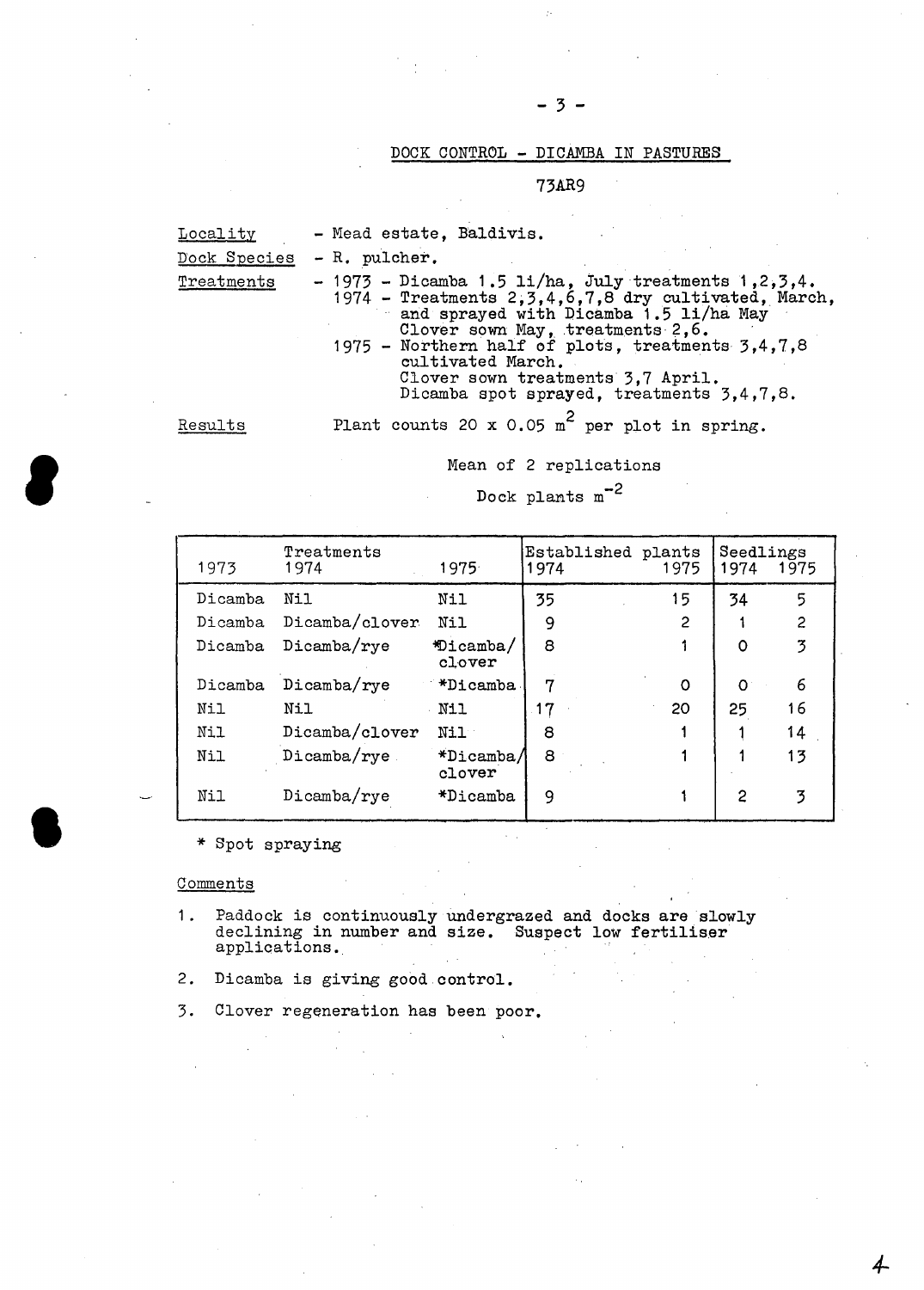#### FIDDLE DOCK CONTROL GLYPHOSATE EVALUATION

APPLICATION, NOVEMBER 1974 ASSESSMENT, MAY, JUNE 1975

| TREATMENT                 | <b>74HA7</b> |              |         | <b>74AL26</b> |               | <b>74BY7</b>   |               | 74BU14          |            |                | 74DE13        |
|---------------------------|--------------|--------------|---------|---------------|---------------|----------------|---------------|-----------------|------------|----------------|---------------|
| HERBICIDE LI/HA           | GRAZING      | HAY          | GRAZING | HAY           | <b>SILAGE</b> | <b>GRAZING</b> | <b>SILAGE</b> | GRAZING         | <b>HAY</b> | HAY            | <b>STLAGE</b> |
| Glyphosate 0.75           | 77           | $\mathbf{o}$ | 69      | 15            | 12            | $15 -$         | 46            | 15              | 16         | $\mathbf 0$    | $\mathbf{o}$  |
| Glyphosate 1.50           | 82           | 52           | 83      | 37            | 64            | 44             | 46            | 49              | 21         | $\overline{0}$ |               |
| Glyphosate 3.00           | 93           | 53           | 67      | 6             | 60            | 39             | 16            | 15 <sub>1</sub> | 49         | 12             | o             |
| Glyphosate<br>4.00        | 99           | 40           | 90      | 36            | 80            | 72             | 50            | 48              | 21         | 18             | 20            |
| 3.00<br>Dicamba           | 41           | 38           | 51      | 43            | 50            | 27             | 40            | $\cdot$ 0       | 51         | $\mathbf 0$    | 44            |
| Untreated, Docks $m^{-2}$ | 29           | 40           | 90      | 85            | 64            | 97             | 50            | 103             | 59.        | 23             | 29            |

#### PERCENTAGE CONTROL ESTABLISHED DOCK PLANTS

### COMMENT

Results are variable and until the reasons for the variability are understood glyphosate cannot be recommended for use.

 $\bar{\psi}_{\rm{max}}$ 

ِس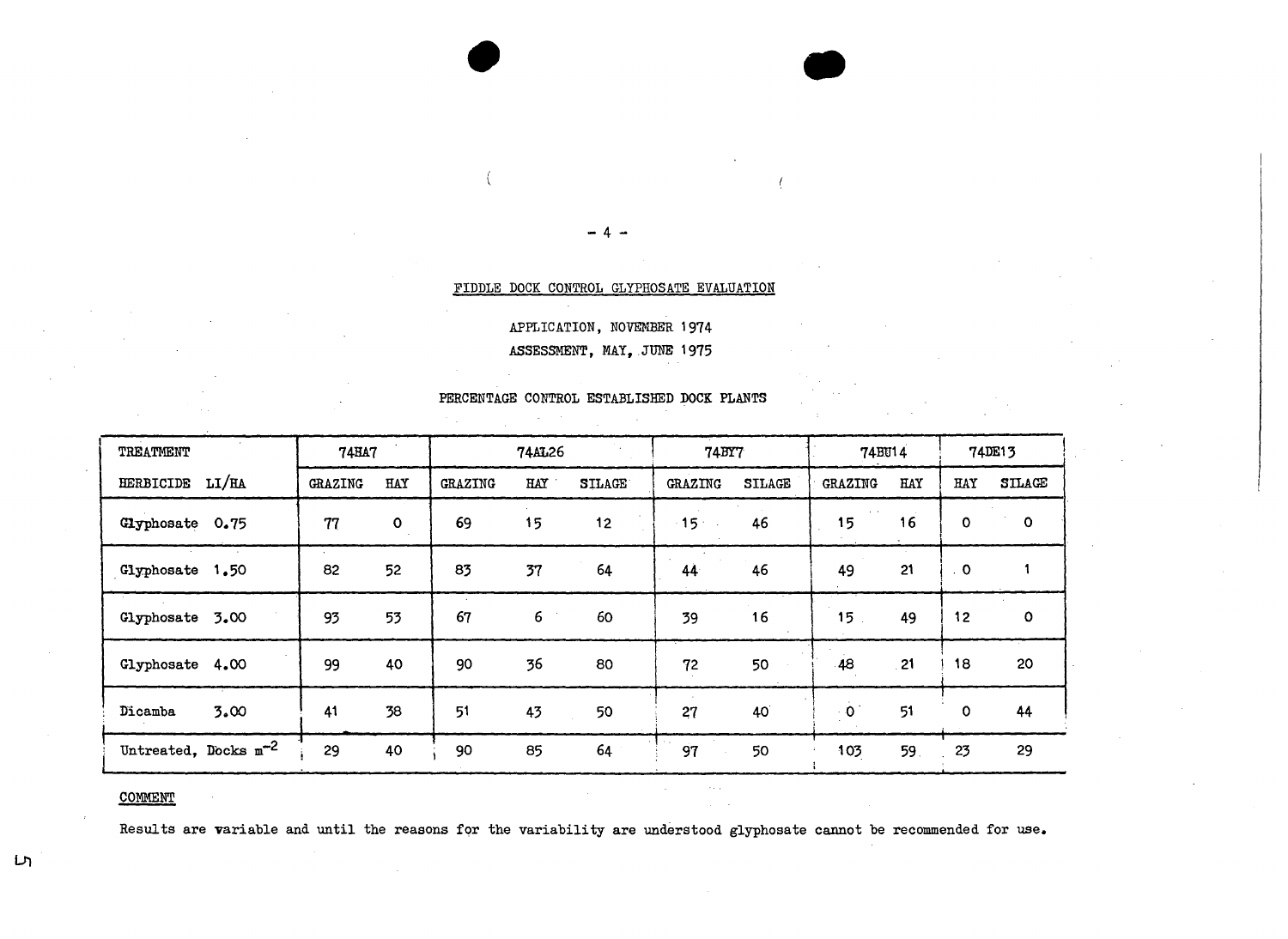#### DOCK CONTROL - PASTURE RENOVATION

5 -

75HA2·

| <b>Locality</b> | - G. Maddison, Coolup.                                                                                                                                                                          |
|-----------------|-------------------------------------------------------------------------------------------------------------------------------------------------------------------------------------------------|
|                 | Dock Species - R. pulcher.                                                                                                                                                                      |
| Treatments      | $-$ + Rotary hoe to 10cm 7.3.75<br>$\overline{D}$ icamba cross strip (early) 7.4.75<br>Pasture treatments (ryegrass, oats clover) sown<br>14.4.75<br>Dicamba cross strips after grazing 4.7.75. |
| Assessment      | - Dock plant count 10 x 0.1 m <sup>2</sup> per plot *<br>29.9.72, 3 replications.                                                                                                               |
| Results         | - Established dock plants per m'                                                                                                                                                                |

|                           | Cultivated | Uncultivated |
|---------------------------|------------|--------------|
| Nil                       | 38         | 47           |
| Dicamba 0.7 li/ha         |            | 18           |
| Dicamba 1.4 li/ha         |            |              |
| Dicamba 1.4 li/ha (early) | 23         | 25           |

Dock seedlings per m<sup>2</sup>

|                           | Cultivated | Uncultivated |
|---------------------------|------------|--------------|
| Nil                       | 53         | 31           |
| Dicamba 0.7 li/ha         | 71         | 117          |
| Dicamba 1.4 li/ha         | 60         | 141          |
| Dicamba 1.4 li/ha (early) | 107        | 133          |

Ь

\* Uncultivated and cultivated but not oversown treatments only.

#### **Comments**

**e** 

 $\bullet$ 

- 1. Competition from existing ryegrass at Yarloop prevented the establishment of sown species except that oats made good early growth.
- 2. There was no visible effect on dock attributable to pasture species.
- 3. Dicamba at  $0.7$  and  $1.4$  li/ha gave reasonable but not complete control of docks. The area was fenced off to allow the oats and pasture to come away and it was not possible to have the pasture eaten down adequately prior to spraying.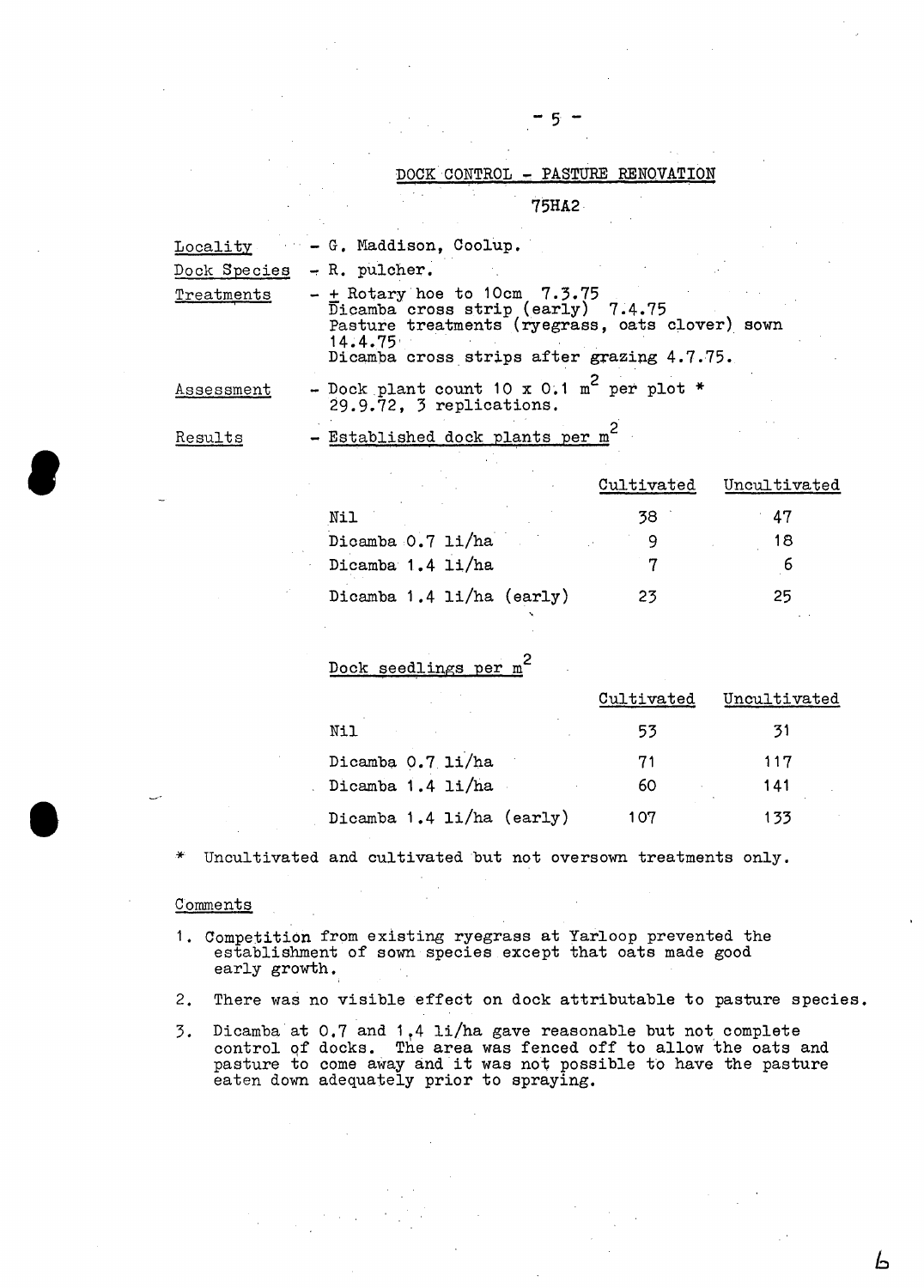4. Banex spraying soon after the break killed most broadleaved plants and as a result a larger number of dock seedlings became established.

**•** 

•

5. Summer cultivation had a marked visible effect on the number of established dock plants early in the season, however the difference was not visible in the spring.

- 6 -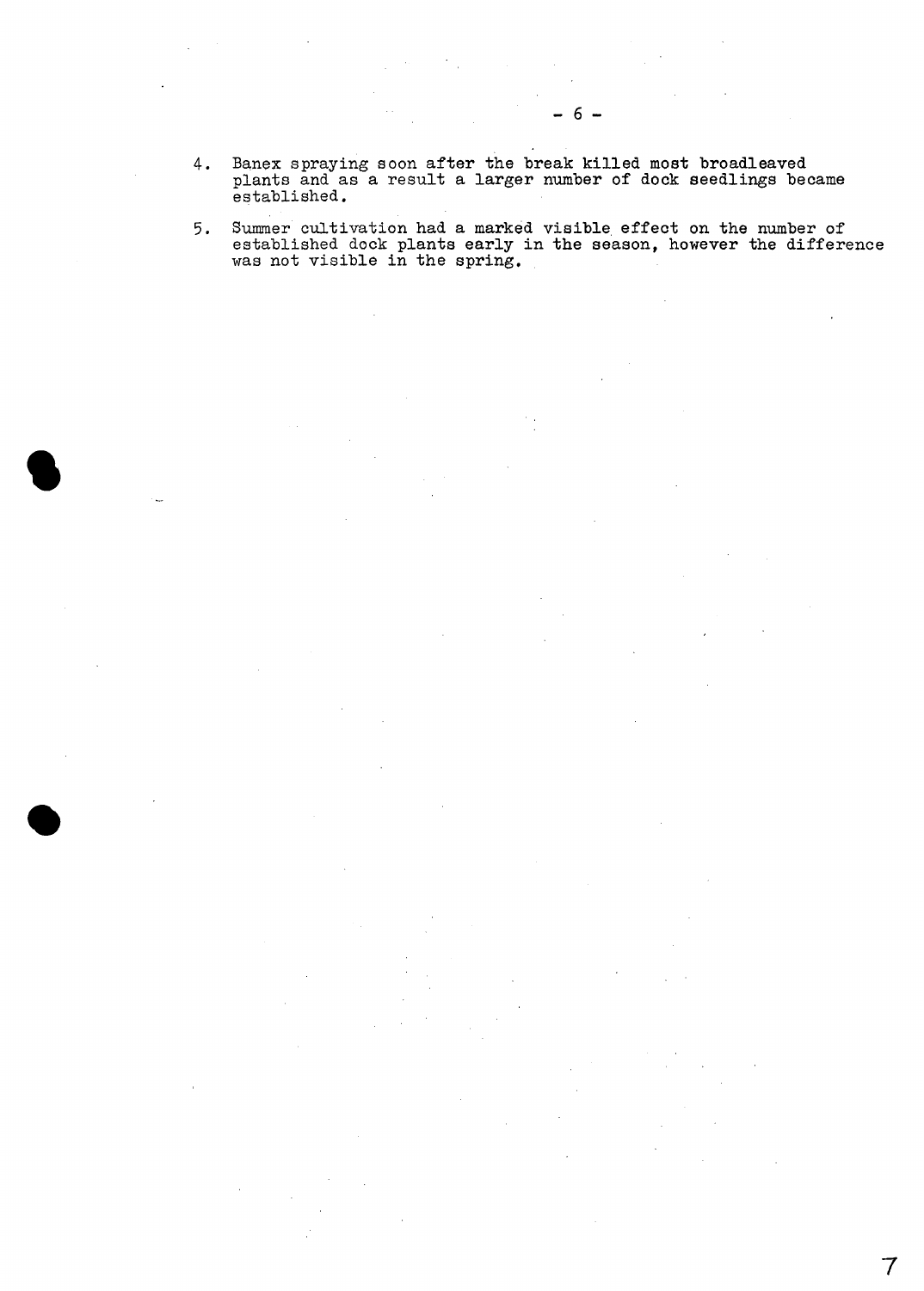### DOCK CONTROL - PASTURE RENOVATION

75AL6

| <u>Locality</u> | - P. Jones, Narikup                                                                                                                                     |                   |              |
|-----------------|---------------------------------------------------------------------------------------------------------------------------------------------------------|-------------------|--------------|
| Dock Species    | $- R.$ pulcher                                                                                                                                          |                   |              |
| Treatments      | - + cultivated March.<br>Pasture treatments (ryegrass, oats, clover) sown<br>9.4.75.<br>Grazed off dicamba cross strips,<br>applied 1 week later. June. |                   |              |
| Assessment      | - Plant counts $0.1m^2$ x 5 per plot *<br>3 replications                                                                                                |                   |              |
| Results         | - Established dock plants per m'                                                                                                                        |                   |              |
|                 |                                                                                                                                                         | Cultivated        | Uncultivated |
|                 | Nil                                                                                                                                                     | 15                | 37           |
|                 | Dicamba 0.7 li/ha                                                                                                                                       | 11                | 15           |
|                 | Dicamba 1.4 li/ha                                                                                                                                       | 4                 | 17           |
|                 | Dock Seedlings per m                                                                                                                                    |                   |              |
|                 |                                                                                                                                                         | <u>Cultivated</u> | Uncultivated |
|                 | Nil                                                                                                                                                     | 19                | 6            |
|                 | Dicamba 0.7 li/ha                                                                                                                                       | 10                | 11           |
|                 | Dicamba 1.4 li/ha                                                                                                                                       | 5                 | 3            |
|                 |                                                                                                                                                         |                   |              |

\* Uncultivated and cultivated but not oversown treatments only.

#### COMMENT

**•** 

•

1. Competition from the existing pasture prevented the establishment of sown species except that oats made good early growth.

2. There was no visible effect on docks attributable to pasture species.

3. Dicamba at 0.7li gave only fair control of docks while 1.4 li gave good control where the docks had been fragmented by cultivation.

4. Cultivation in the summer resulted in a measurable (approximately 50%) reduction in established dock plants.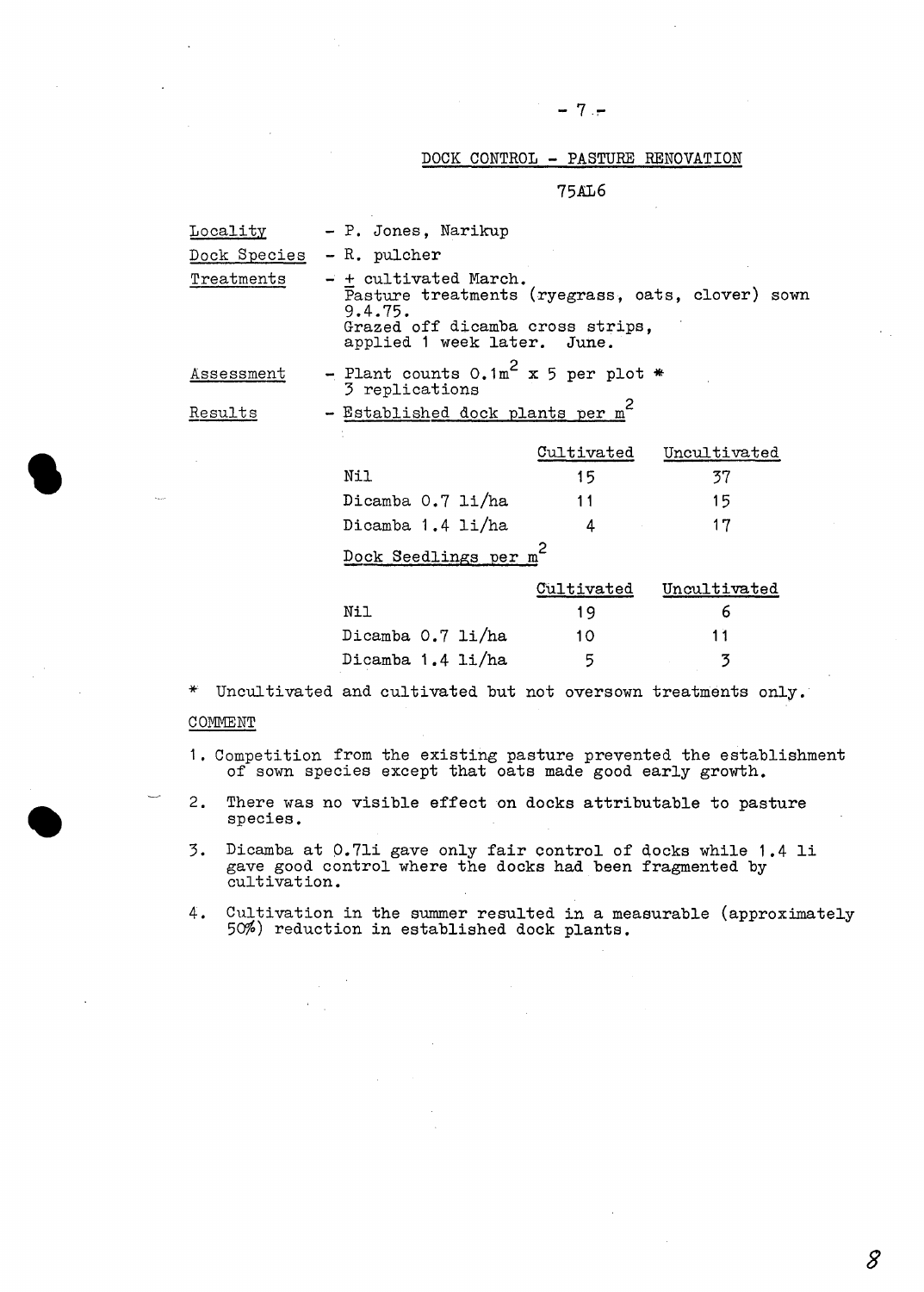$- 8 -$ 

### DOCK CONTROL - PASTURE RENOVATION

75BU2

| Locality<br>Dock Species<br>Treatments | - W. Albury, Yelverton.<br>- R. pulcher.<br>+ Cultivated with scallop disc 6.3.75<br>$\overline{\text{D}}$ icamba cross strip (early)<br>Pasture treatments (ryegrass, oats, clover)<br><b>BOWN</b><br>Dicamba cross strips after grazing 24.6.75 |                   | 7.4.75<br>21.4.75 |
|----------------------------------------|---------------------------------------------------------------------------------------------------------------------------------------------------------------------------------------------------------------------------------------------------|-------------------|-------------------|
| Assessment                             | - Plant counts 10 x $0.1 \text{m}^2$ per plot* 23.9.75<br>3 replications.                                                                                                                                                                         |                   |                   |
| Results                                | - Established dock plants per m <sup>2</sup>                                                                                                                                                                                                      |                   |                   |
|                                        |                                                                                                                                                                                                                                                   | <u>Cultivated</u> | Uncultivated      |
|                                        | Nil                                                                                                                                                                                                                                               | 2                 | 3                 |
|                                        | Dicamba 0.7 li/ha                                                                                                                                                                                                                                 |                   | 4                 |
|                                        | Dicamba 1.4 li/ha                                                                                                                                                                                                                                 | - 2               | $\overline{3}$    |
|                                        | Dicamba 1.4 $11/ha$ (early) 2                                                                                                                                                                                                                     |                   | 3                 |
|                                        | Dock Seedlings per m                                                                                                                                                                                                                              |                   |                   |
|                                        |                                                                                                                                                                                                                                                   | Cultivated        | Uncultivated      |
|                                        | Nil                                                                                                                                                                                                                                               | 5                 | 5                 |
|                                        | Dicamba 0.7 li/ha                                                                                                                                                                                                                                 | 7                 | $\overline{3}$    |
|                                        | Dicamba 1.4 li/ha                                                                                                                                                                                                                                 | 11                | 5                 |
|                                        | Dicamba 1.4 li/ha<br>(early)                                                                                                                                                                                                                      | 45                | 20                |
| ∗                                      | Uncultivated and cultivated but not oversown treatments only.                                                                                                                                                                                     |                   |                   |
| COMMENT                                |                                                                                                                                                                                                                                                   |                   |                   |
| 1.<br>early growth.                    | Competition from existing ryegrass and yarloop prevented the<br>establishment of sown species except that oats made good                                                                                                                          |                   |                   |
| 2.<br>species.                         | There was no visible effect on docks attributable to pasture                                                                                                                                                                                      |                   |                   |

**e** 

**•** 

- 3. There was a natural decline of docks on the site compared with the 1974 infestation.
- 4. Banex spraying soon after the break killed out the broadleaved species, including capeweed and there was an increase in seedling dock numbers.
- 5. With the low dock level it was not possible to assess the value of summer cultivation.

9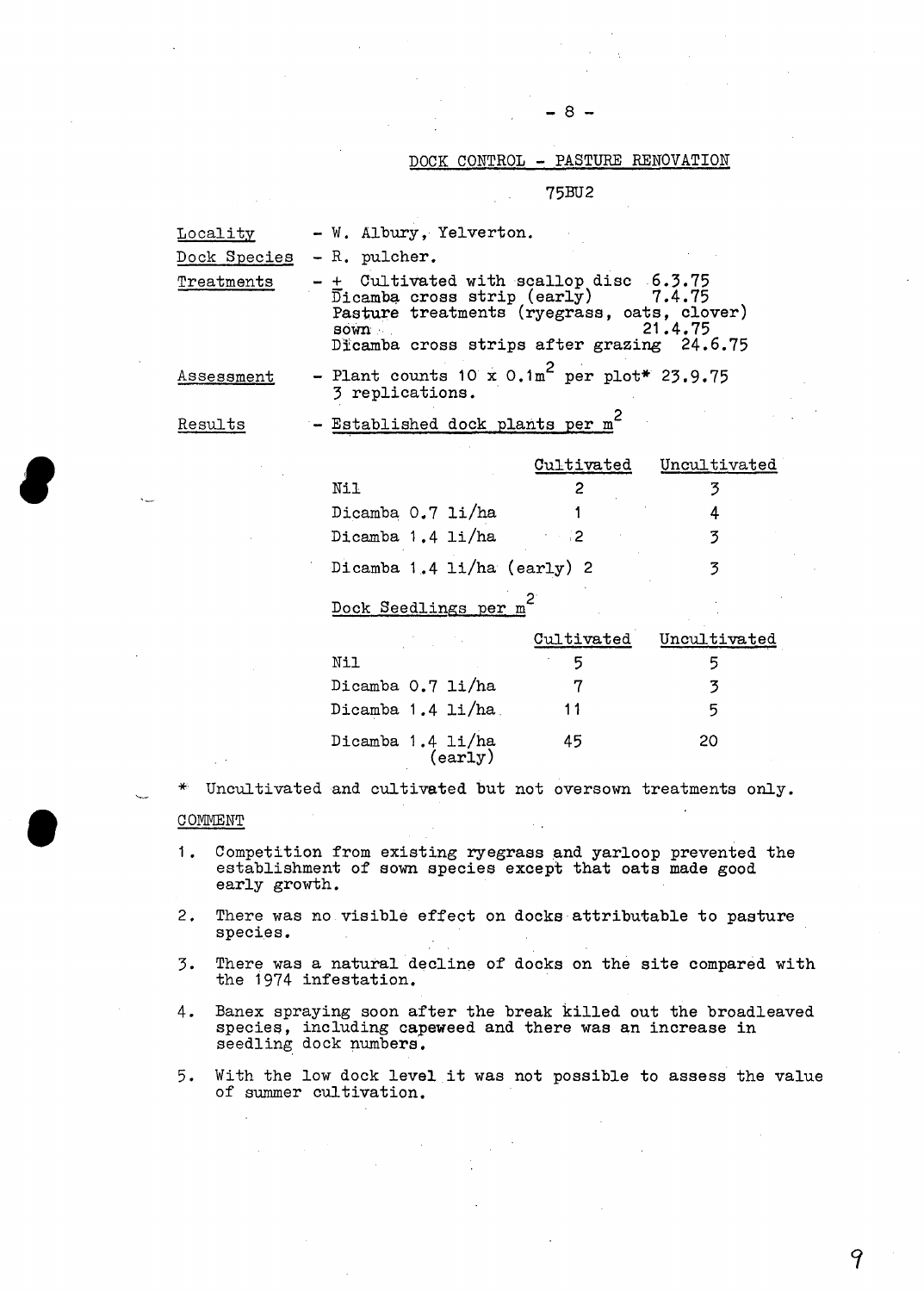INVESTIGATION OF SAMPLING TECHNIQUES IN DOCK INFESTED PASTURE.

| Locality     | - G. Maddison, Coolup                                                                                                                                                             |
|--------------|-----------------------------------------------------------------------------------------------------------------------------------------------------------------------------------|
| Dock Species | - R. pulcher                                                                                                                                                                      |
| Pasture      | - Even moderate dock infestation in Yarloop pasture.                                                                                                                              |
| Sampling     | - 1. $31.7.75$ 50 x 1m <sup>2</sup> quadrats ungrazed from April.<br>2. After grazing $4.9.7520 \times 1 \text{ m}^2$ quadrats.<br>3. 28.10.75 20 x 1m <sup>2</sup> (silage cut). |

All samples were taken from randomly selected quadrats in a 400m<sup>2</sup> block.

Results Dry matter kg/ha<sup>-1</sup>

| COMPONENT                   | WINTER<br>GROWTH | RESIDUAL<br>AFTER<br>GRAZING | SPRING GROWTH |
|-----------------------------|------------------|------------------------------|---------------|
| Dock                        | $439 + 31$       | $-132 + 16$                  | $1159 + 116$  |
| Clover (Yarloop)            | $393 + 25$       | $435 + 43$                   | $1157 + 104$  |
| Capeweed                    | $378 + 34$       | $83 + 30$                    |               |
| Grass                       |                  |                              | $722 + 139$   |
| <b>Controllers</b><br>Other | $375 + 35$       | $44 + 16$                    | $123 + 33$    |
| Total                       | 1585 + 49        | $694 + 56$                   | $3165 + 165$  |

Correlation with mean of 3 visual assessors of winter growth;<br>Rating  $0 - 10$ 

| Correlation coefficient, Dock | Capeweed 0.37<br>Clover<br>Total | 0.58<br>0.37<br>0.54 |
|-------------------------------|----------------------------------|----------------------|
|                               |                                  |                      |

#### Comment

**8** 

I

- 1. The site was selected as an even infestation of dock, yet the dock component in winter ranged from 2.6 to 98.2 grams dry weight per square metre.
- 2. The correlation between visual ratings and actual dry matter levels was poor.
- 3. Grazing after the July cut was not intense. The cattle reduced the non legume components (including docks) but did not reduce the level of yarloop.  $\mathcal{L}$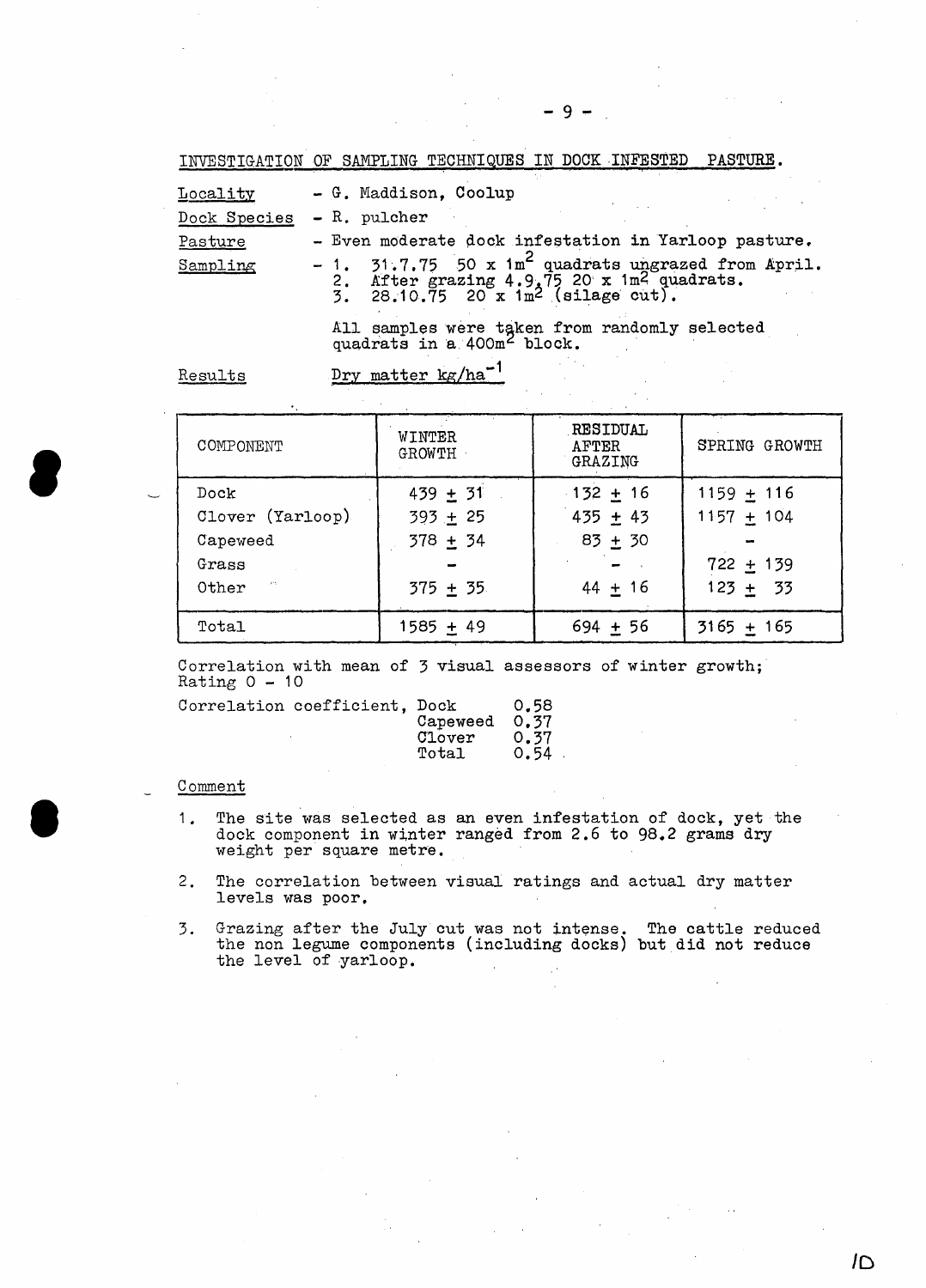EFFECT OF REGLONE ON PASTURE QUANTITY AND QUALITY

 $10 -$ 

(CAPEWEED DOMINANT PASTURE)

**Locality** Treatments B. Coffey, Serpentine.

**S** 

•

A. Applied 16-5-75 Nil B. Applied 4-6-75 Reglone 500 ml/ha Reglone 700 ml/ha

> Nil Reglone 500 ml/ha Reglone 700 ml/ha

Assessments 1. Winter Dry Matter Production Sample  $4 \times 1m^2$  per plot, 25-7-75.

|                       | Treated 16-5-75 |        |       |       | Treated $4-6-75$ |        |       |       |
|-----------------------|-----------------|--------|-------|-------|------------------|--------|-------|-------|
| Treatment             | Cape<br>weed    | Clover | Grass | Total | Cape<br>weed     | Clover | Grass | Total |
| Nil                   | 1072            | 143    | 293   | 1508  | 957              | 195    | 204   | 1356  |
| 500 ml/ha             | 199             | 237    | 431   | 867   | 128              | 141    | 322   | 591   |
| 700 ml/ha             | 249             | 105    | 386   | 740   | 147              | 91     | 280   | 518   |
| LSD P <b>&lt;.</b> 05 | 530             | ΝS     | ΝS    | 440   | 339              | NS     | NS    | 345   |

Dry Matter kg/ha

2. Residue after winter grazing.<br>Sample  $1m^2$  per plot 2 replications August 1975.

Dry Matter kg/ha

|           | Treated 16-5-75 |        |       |        | Treated 4-6-75 |        |       |       |
|-----------|-----------------|--------|-------|--------|----------------|--------|-------|-------|
| Treatment | Cape<br>weed    | Clover | Grass | Total  | Cape<br>weed   | Clover | Grass | Total |
| Nil       | 127             |        |       | $-137$ | 143            |        |       | 158   |
| 700 ml/ha | 10              | 15     | 60    | 85     | z              | 106    | 57    | 166   |

*JI*